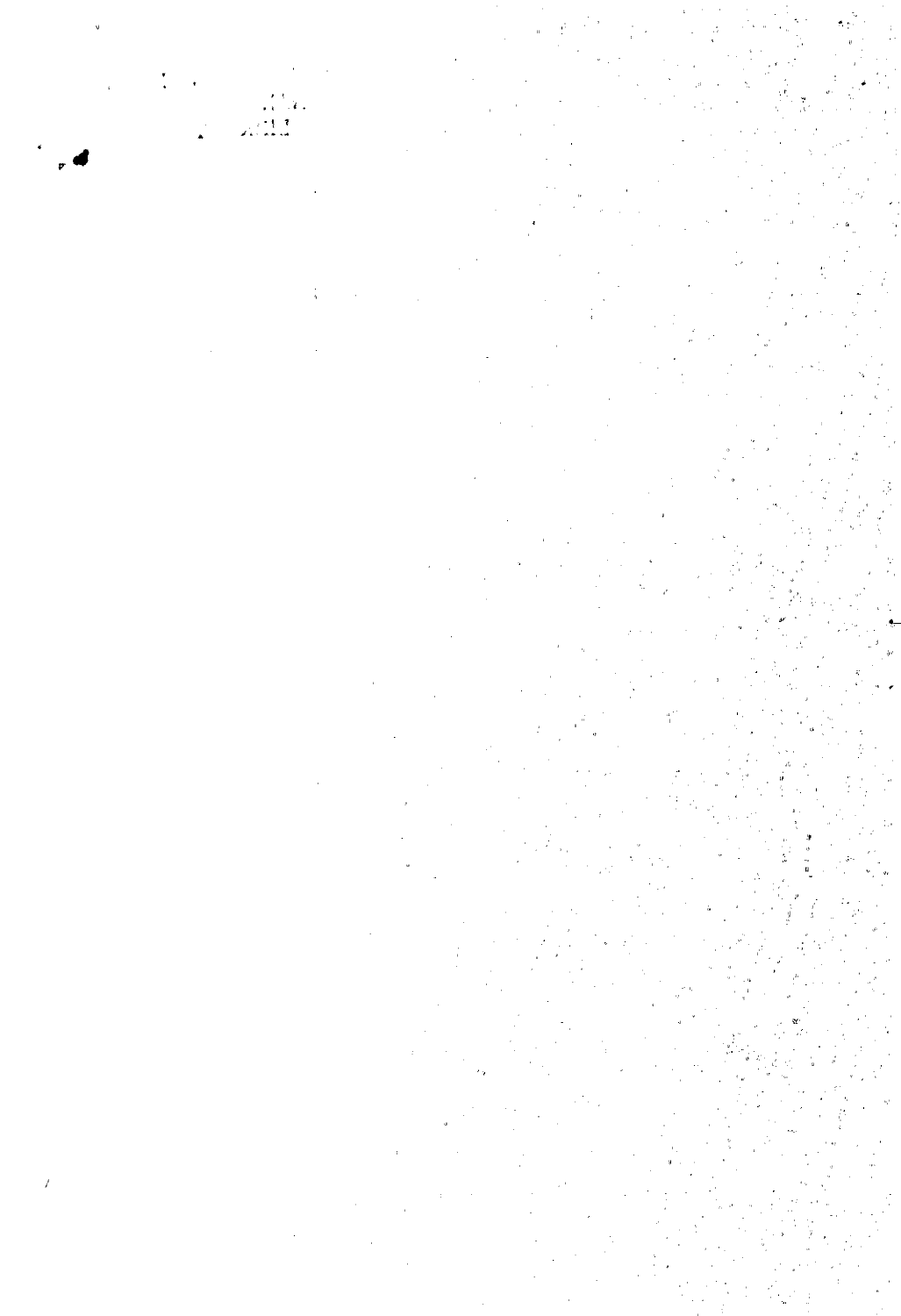## **THE CONSTITUTION OF KENYA (AMENDMENT) BILL, 2016**

#### **A Bill for**

### **AN ACT of Parliament to amend the Constitution of Kenya and for connected purposes**

**ENACTED** by the Parliament of Kenya, as follows—

#### **PART I —PRELIMINARY**

1. This Act may be cited as the Constitution of Kenya Short title. (Amendment) Act, 2016.

2. Article 143 of the Constitution is amended—

- (a) in clause  $(1)$  by inserting the words "or the Deputy" President" immediately after the word "President";
- (b) in clause  $(2)$  by inserting the words "or the Deputy President" immediately after the word "President";
- $(c)$  in clause  $(3)$  by inserting the words "or the Deputy" President" immediately after the word "President";
- $(d)$  in clause  $(4)$  by deleting the words "under this Article shall not extend to a crime for which the President" and substituting therefor the words "or the Deputy President under this Article shall extend to a crime for which the President or Deputy President"

3. Article 245 of the Constitution is amended in clause Amendment of Article 245 of the (2) by deleting the word "Parliament" appearing in  $\frac{\text{Area}}{\text{Constant of}}}$ paragraph (a) and substituting therefor the words " the Kenya. National Assembly;"

Amendment of Article 143 of the Constitution of Kenya.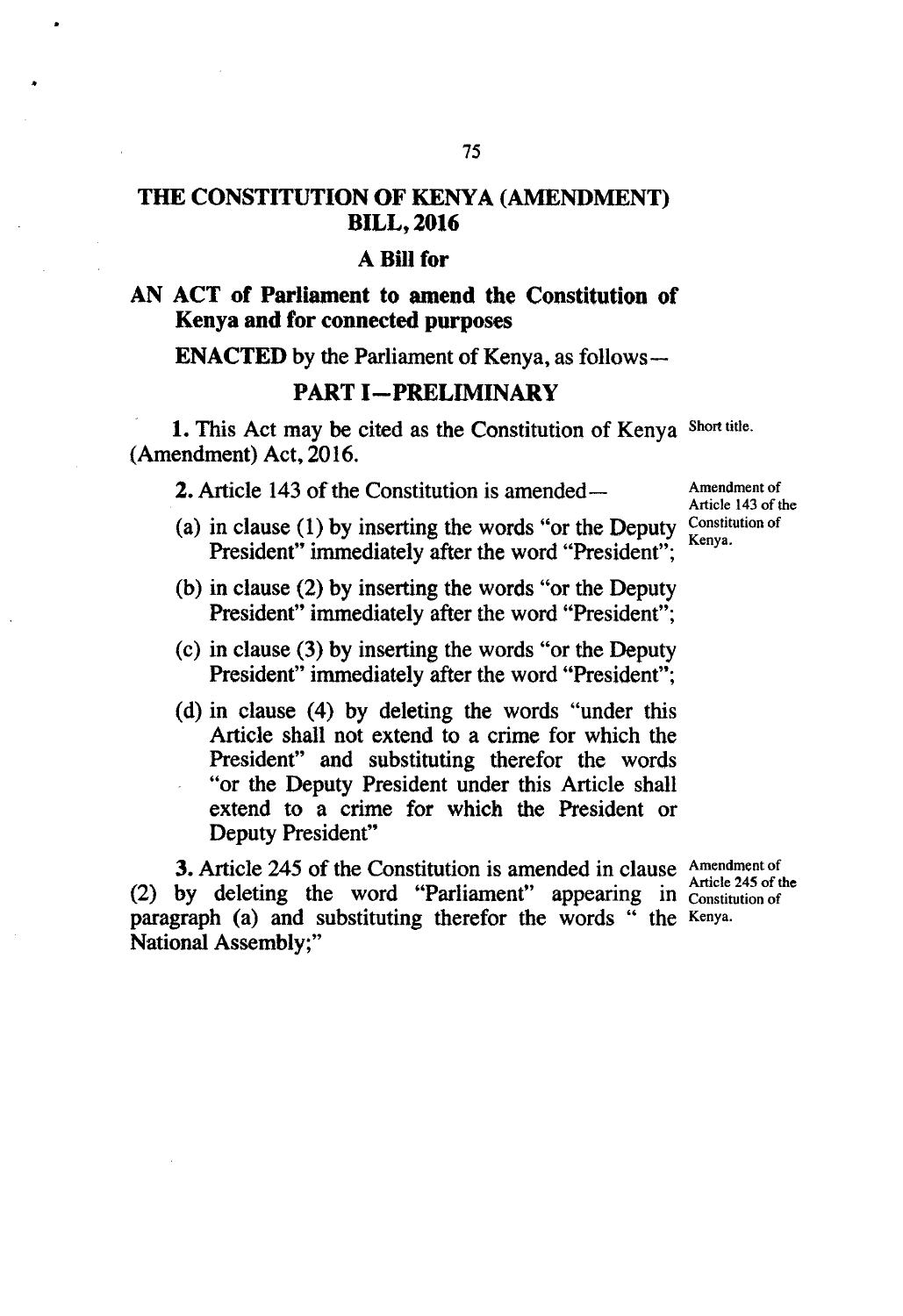# **MEMORANDUM OF OBJECTS AND REASONS**

The principal object of this Bill is to give effect to Article 2 *(5)* of the Constitution of Kenya which entrenches the general rules of international law as being part of the law of Kenya. It asserts the immunities recognized under customary law for the President and Deputy President.

The Bill seeks to amend Article 143 of the Constitution in order to extend the immunities of the President to the Deputy President not only because he performs sovereign functions but also because the Deputy President symbolizes Kenya's sovereignty. Article 147 of the Constitution provides that the Deputy President is the principal assistant of the President, thus the need to extend the immunities of the President to the Deputy President. However, the immunities are only conferred as long as the individual remains in office and will therefore not result in impunity or abuse of office.

The Bill further seeks to cure inherent contradictions in Article 143 of the Constitution. Article 143 sub-articles (1), (2) and (3) shield the President from criminal and civil proceedings. However, sub-article (4) negates the preceding provisions by introducing an exemption to the immunity of the President by providing that immunity shall not extend to a crime for which the President may be prosecuted under any treaty to which Kenya is a party and which prohibits such immunity.

Further, the Bill seeks to amend Article 245 of the Constitution in order to ensure Constitutional uniformity and harmony by providing that the approval of the appointment of the Inspector General of the National Police Service shall be undertaken by the National Assembly which is the constitutional body that undertakes approval of all other appointments by the President.

The Bill does not affect the functions of County governments and is therefore not a Bill concerning counties for purposes of the Standing Orders.

The enactment of this Bill shall not occasion additional expenditure of public funds.

Dated the 23rd February, 2016.

MITHIKA LINTURI, *Member of Parliament.*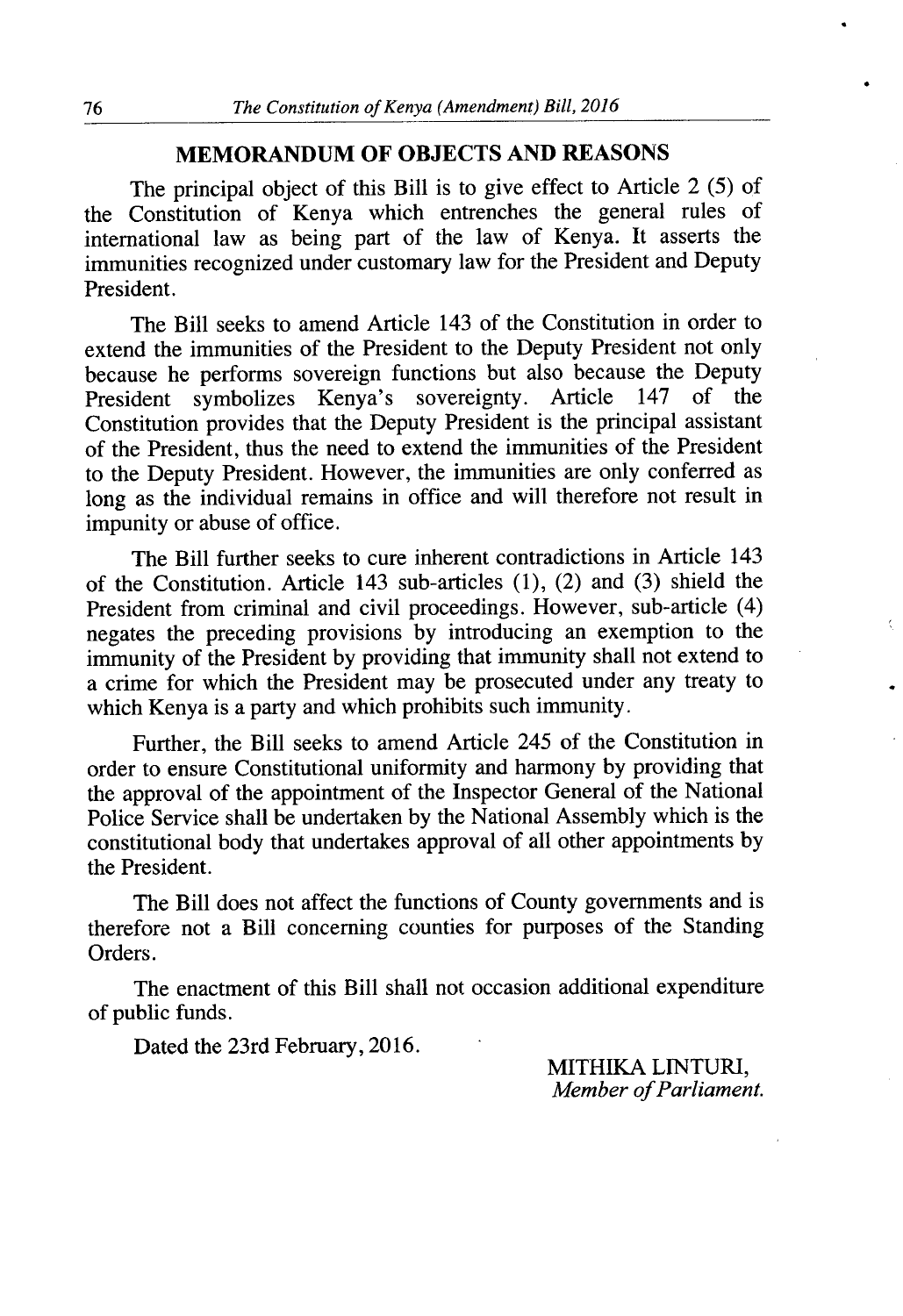#### *Article 143 of the Constitution which it is proposed to amend-*

143. (1) Criminal proceedings shall not be instituted or continued in any court against the president or a person performing the function of that office during their tenure of office.

Civil proceeding shall not be instituted in any court against the president or any person performing the function of that office during their tenure in office in respect of anything done or not done in the exercise of their powers under this Constitution.

Where provision is made in law limiting the time within which proceeding under clause (1) or (2) may be brought against a person, a period of time during which the person holds or performs the functions of the office of the President shall not be taken into account in calculating the period of time prescribed by that law.

The immunity of the President under this Article shall not extend to a crime for which the President may be prosecuted under any treaty to which Kenya is a party and which prohibits such immunity.

245. (1) There is established the office of the Inspector-General of the National Police Service.

- $(2)$  The Inspector-General  $-$
- (a) is appointed by the President with the approval of Parliament; and
- (b) shall exercise independent command over the National Police Service, and perform any other functions prescribed by national legislation.

(3) The Kenya Police Service and the Administration Police Service shall each be headed by a Deputy Inspector-General appointed by the President in accordance with the recommendation of the National Police Service Commission.

(4) The Cabinet secretary responsible for police services may lawfully give a direction to the Inspector-General with respect to any matter of policy for the National Police Service, but no person may give a direction to the Inspector General with respect to—

(a) the investigation of any particular offence or offences;

- (b) the enforcement of the law against any particular person or persons; or
- (c) the employment, assignment, promotion, suspension or dismissal of any member of the National Police Service.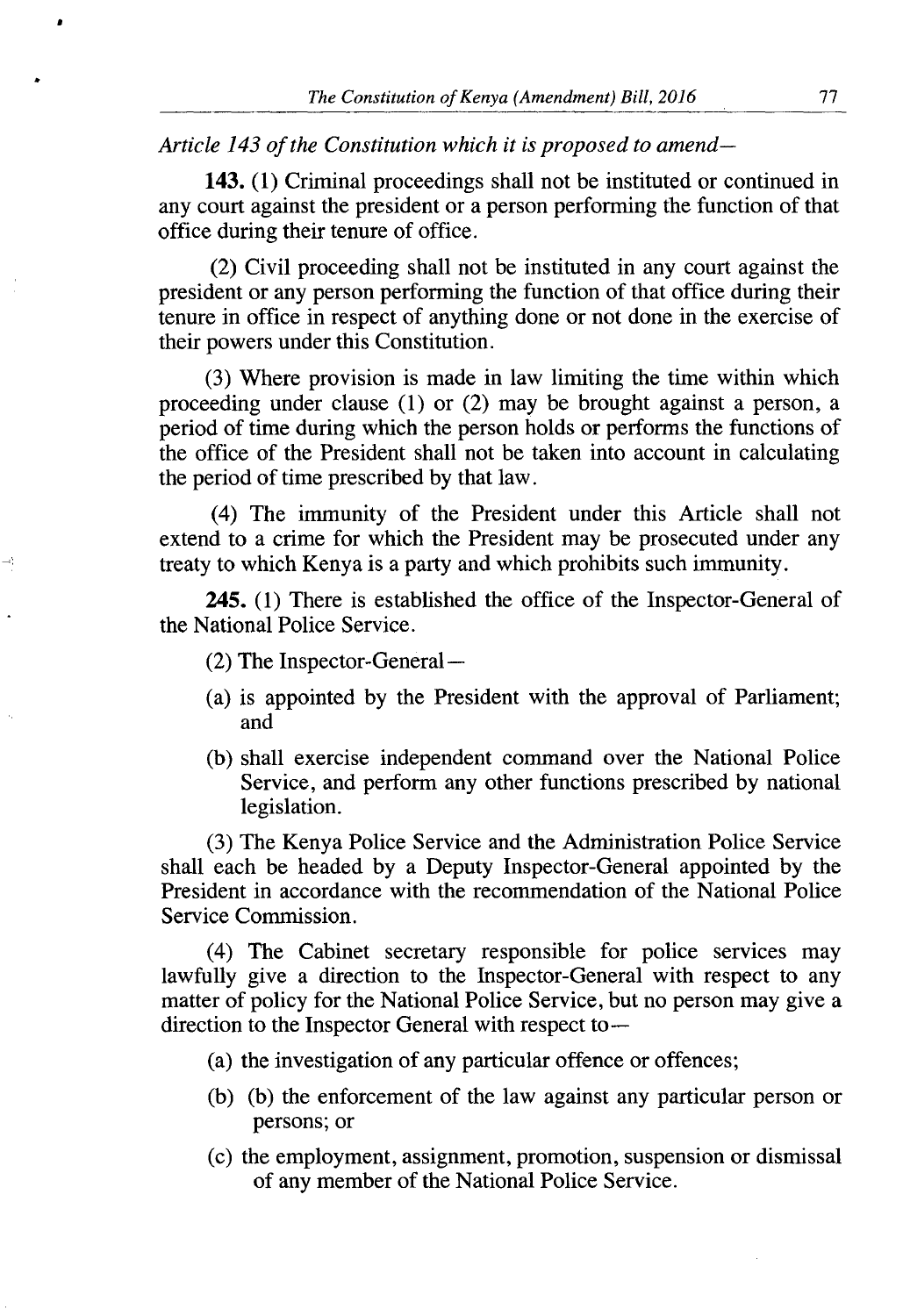*(5)* Any direction given to the Inspector-General by the Cabinet secretary responsible for police services under clause (4), or any direction *given to the* **Inspector-General** by the Director of Public Prosecutions under Article 157(4), shall be in writing.

**(6) The Inspector-General shall be** appointed for a single four-year term, and is not eligible for **re-appointment.** 

(7) **The inspector-General** may be removed from office by the President only on the grounds of—

- serious violation of **this Constitution** or any other law, including **a contravention of Chapter Six;**
- **gross misconduct whether in** the performance of the office holder's functions or otherwise;

physical or mental incapacity to perform the functions of office;

(d) incompetence;

**bankruptcy; or** 

**(t) any other just cause.** 

**(8) Parliament shall** enact legislation to give full effect to this Article.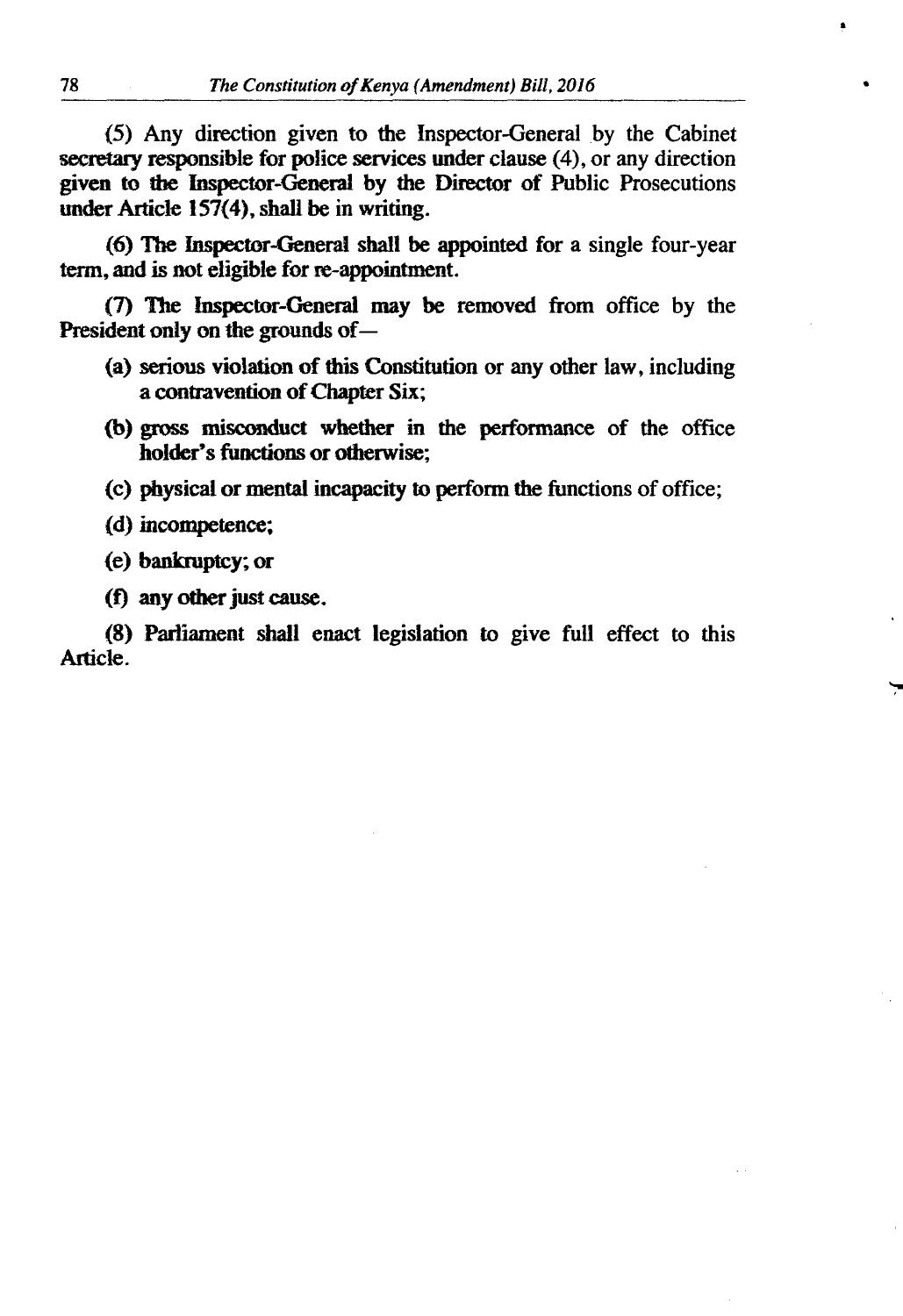ķ